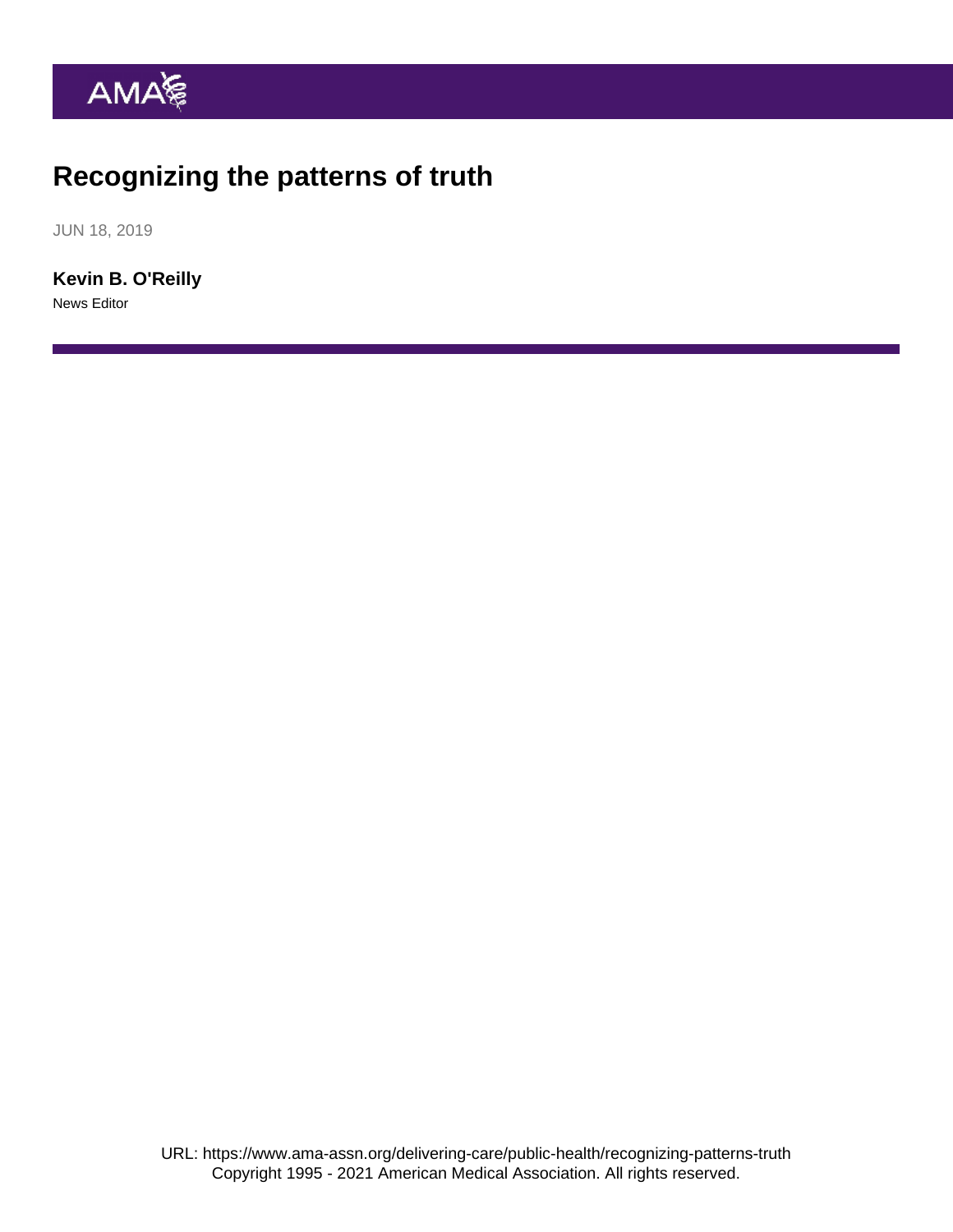URL:<https://www.ama-assn.org/delivering-care/public-health/recognizing-patterns-truth> Copyright 1995 - 2021 American Medical Association. All rights reserved.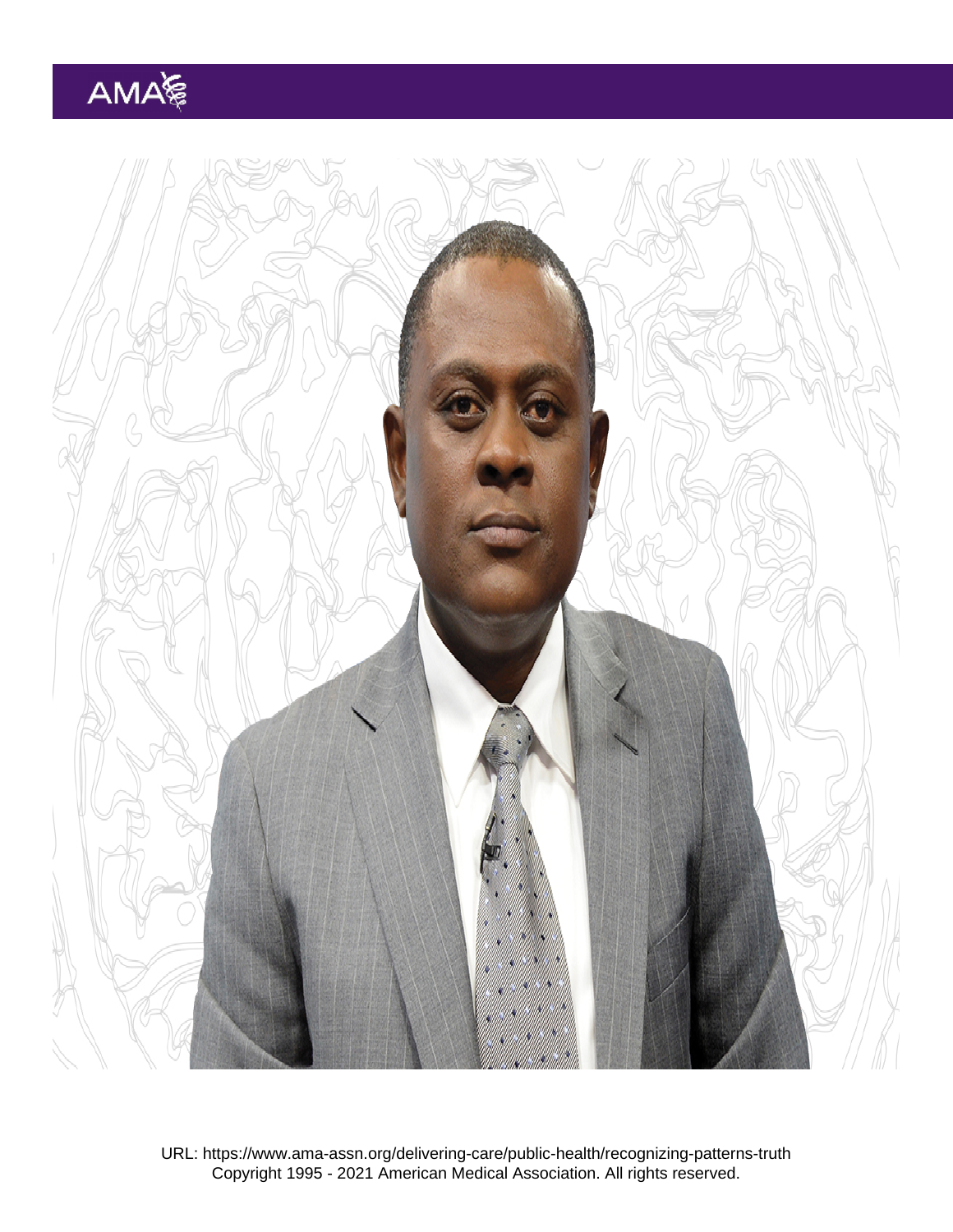#### Photo courtesy Getty Images

The beauty of a healthy brain cell viewed under a microscope never ceases to amaze. It is hard for Bennet I. Omalu, MD, MBA, MPH, to put into words how lovely the sight can be.

It "resembles a bright, full moon rising above the horizon on a cool, clear October night," he has written.

But there was nothing gorgeous in sight when Dr. Omalu, an AMA member and forensic neuropathologist, began to examine the brain cells of Pittsburgh Steelers Pro Football Hall of Famer Mike Webster under his microscope. Rather, he was taken aback by what he found.

Dr. Omalu saw the horror of a lifetime of high-impact head trauma that Webster himself said was equivalent to being in "about 25,000" car wrecks.

The terrible truth of the grotesque pattern that Dr. Omalu recognized in Webster's brain, as magnified under the scope, would be crystal clear to any neuropathologist.

His discovery—chronic traumatic encephalopathy (CTE)—would dramatically change medicine's understanding of the danger posed to human brains by repeated high-impact athletic collisions and prompt everyone to think deliberately about the true nature of the beautiful games they love.

Dr. Omalu's story also would inspire a major motion picture, "Concussion," and his groundbreaking research later earned him the AMA's most prestigious honor, the Distinguished Service Award.

Most recently, the AMA [adopted comprehensive policy](https://policysearch.ama-assn.org/policyfinder/detail/concussion?uri=/AMADoc/HOD.xml-0-4275.xml) that encourages physicians to "counsel young patients and their parents or caregivers about the risks and potential consequences of sports-related injuries, including concussion and recurrent concussions" and "promote measures to prevent or reduce the consequences of concussions, repetitive head impacts and other injuries in youth sports."

But before all that, Dr. Omalu had to summon within himself the courage to move medicine forward. He had a restless, gnawing feeling that told him this work could arouse passions that he had trouble fully grasping.

#### Case No. A02-5214

After years of physician training in Nigeria, then in the U.S., Dr. Omalu was just a few months removed from having completed his neuropathology fellowship when case A02-5214 came to him at the medical examiner's office in Allegheny County, Pennsylvania.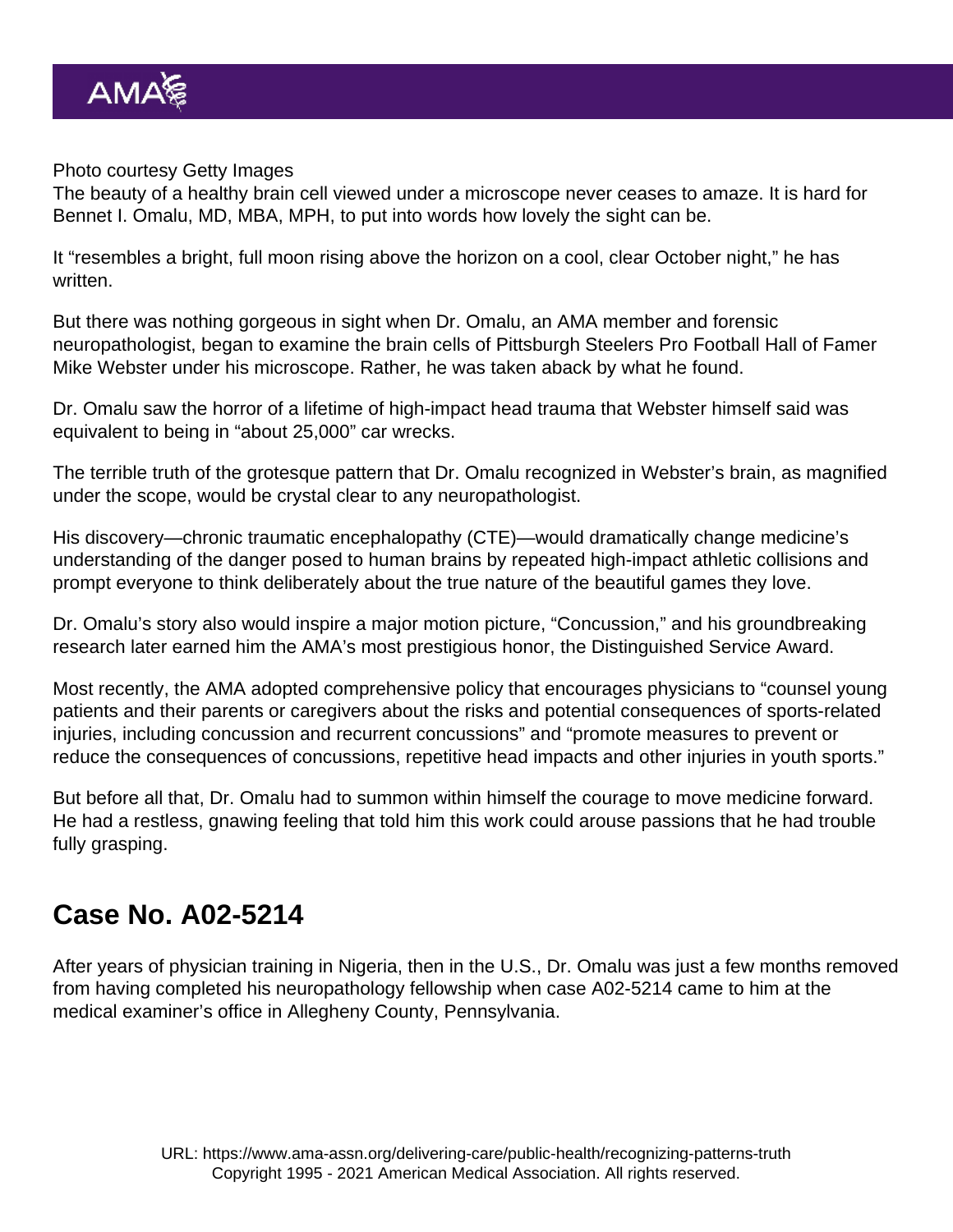That was the case number assigned to Webster, the Steelers center who died at 50. Since retiring from the National Football League (NFL), he had divorced and developed a substance-use disorder and mental illness. His loved ones said he had become a different man.

The autopsy was unremarkable. The cause of death was plainly a massive heart attack. But Dr. Omalu wondered about this game of football—which seemed so forcefully alien to him—and what impact it might have had on the symptoms Webster increasingly exhibited when his playing days ended.

Examination of the brain revealed nothing grossly abnormal. Nevertheless, Dr. Omalu ordered the brain fixed in formalin so he could view it in detail under the microscope.

And when the slides arrived, he set the box aside—for months. Life as a forensic pathologist in a bigcity medical examiner's office is never slow.

The Webster death investigation was officially closed. Looking more closely would have to be done on Dr. Omalu's own time, and on his own dime. And that was not all.

Dr. Omalu's mind flashed back to that most American of traditions he had recently been invited to partake in—the football Sunday party. As the beer flowed, and the game ebbed, the shouts, groans and moans from the fans attired in black and gold rose and struck Dr. Omalu like the outpourings of some ancient ritual carried out at the feet of the gridiron gods.

"I had a feeling that if I pulled out those slides and dug deeper into Mike Webster's brain, whatever I might discover was going to put me in direct conflict with the passion for football that consumes Pittsburgh and most of America," Dr. Omalu explained in his 2017 memoir, Truth Doesn't Have a Side, written with Mark Tabb.

Yet more profound than any fear was a driving compulsion to look, to seek the truth and report it so others would know.

### Under the microscope

When Dr. Omalu examined Webster's brain cells under the scope, he found "diffuse amyloid plaques everywhere, and there were no neuritic plaques," he said in an interview. He recognized a grotesque pattern—"tau randomly situated, and not reminiscent of any other dementia" with which he was familiar. He saw a large number of cells that looked shrunken, "as if in the midst of the throes of death," Dr. Omalu later wrote.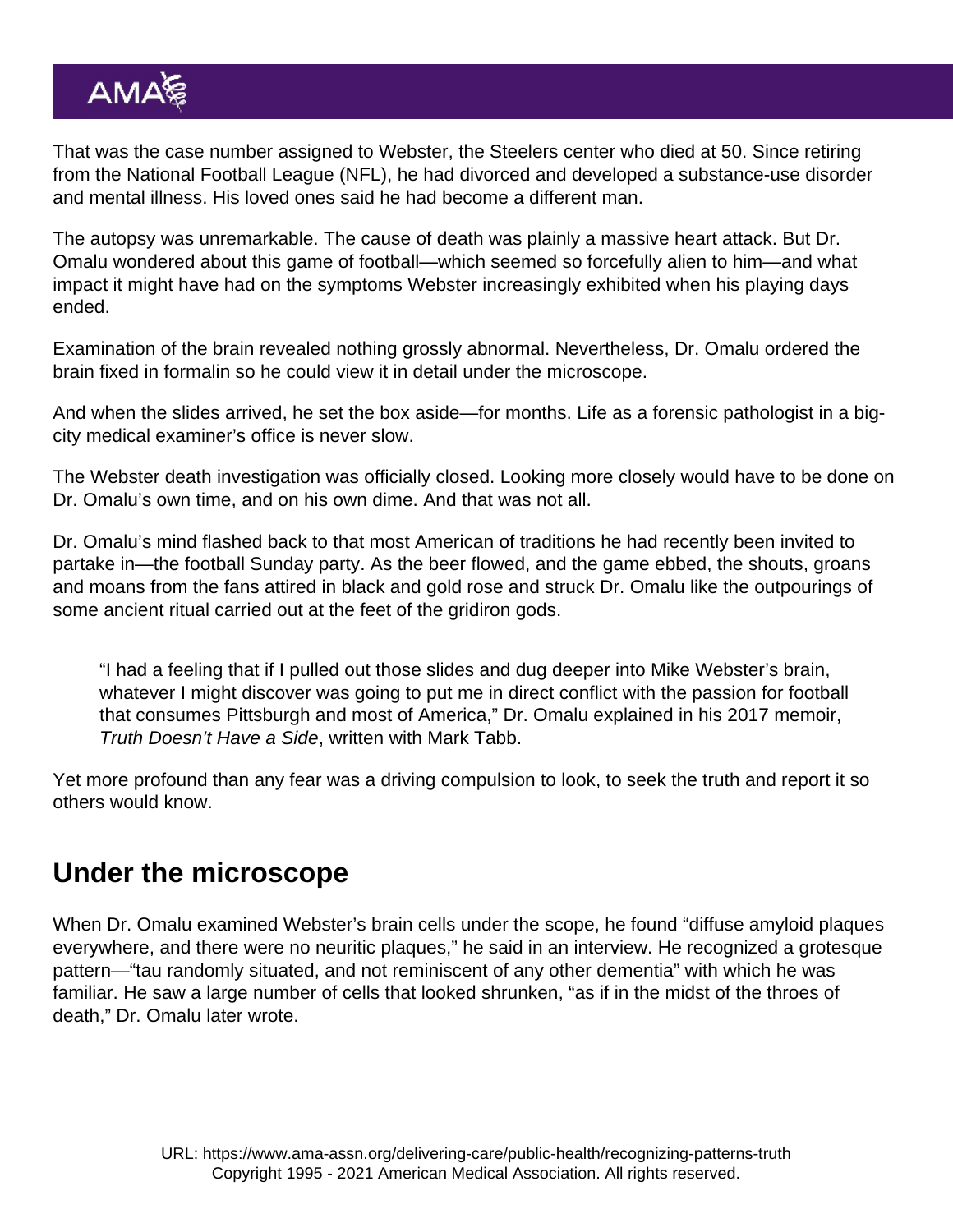He glimpsed spongiosis and the skeins of brain scars that looked to him, he wrote, "like a partially demolished building stripped of its windows ... leaving behind just the main frames, pillars and brokendown walls."

For months, Dr. Omalu reviewed slide after slide, noticing something new with virtually every sitting. Surely, Dr. Omalu thought, there would be plenty of other recorded examples of athletes in highimpact sports with similar neuropathological findings.

Dr. Omalu looked high and low, doing his research through the University of Pittsburgh medical library. He ordered so many journals and research papers that one day he got a call from one of the librarians checking in to verify that he had a real need for the materials and was not abusing his privileges.

The search for a predecessor case of Webster's kind had been fruitless, but now Dr. Omalu knew he had discovered something not yet described in the medical literature.

With the help of more senior colleagues, Dr. Omalu pursued publication in a journal, Neurosurgery, describing this sentinel case of what he termed CTE. The journal had previously published several articles by researchers affiliated with the NFL who discounted the game's concussion problem—which first earned scrutiny in the mid-1990s—as "mild traumatic brain injury." They had even written in support of returning players with concussions to the field the same day.

The Webster article underwent extensive reviews, nearly 20 by Dr. Omalu's count, with many voicing the view that the paper should not be published at all. Dr. Omalu's responses to the comments and reviews ran five times longer than the submitted manuscript. Then, when it was published, NFL-linked researchers—none of them having the requisite expertise in neuropathology or forensic pathology—called for the article to be retracted. They argued that its "description of chronic traumatic encephalopathy is completely wrong."

The article was never retracted, and Dr. Omalu and his colleagues replied in full in the pages of the journal.

"I said the truth," Dr. Omalu says. "I don't attack anybody. I said, 'If you don't agree with me that this is the truth, then come forth and tell me.' What I'm discovering—which is very sad in today's world—is that people would rather serve alternative truths that serve their own interests and purposes, and that alternative truth will change depending on the scenario or the challenges."

### Six inches from a brick wall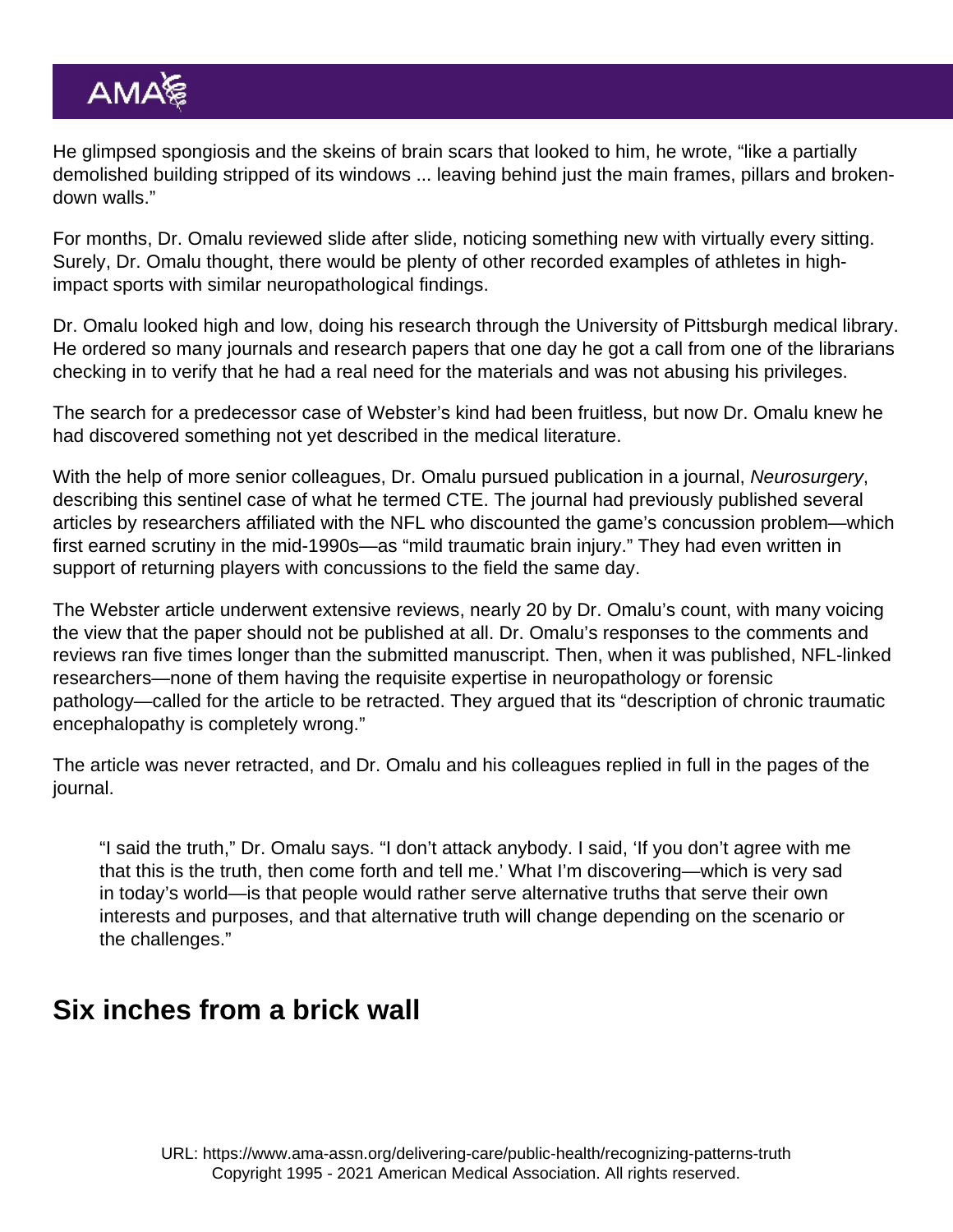Just as the vigorous back and forth on the first case of CTE played out in the medical literature, Dr. Omalu was looking through his microscope at the second. He found the tell-tale traces of CTE in the brain of Terry Long, another Steelers offensive lineman.

Long played in more than 100 games at the NFL level and once told a Pittsburgh Post-Gazette reporter that playing on Sunday was like lining up "about six inches from a brick wall and you ram your head into it about 75 to 100 times."

He died of suicide after drinking a gallon of antifreeze.

AMA member Jennifer L. Hammers, DO, remembers the case well. Now an independent consultant in Pittsburgh, at the time she was an anatomic and clinical pathology resident eager to get her feet wet in what she knew would be her subspecialty of forensic pathology. While in residency, she signed on to help with projects in the Allegheny County ME's office.

"He had just submitted his first paper about Mike Webster to the journal," Dr. Hammers says. "We started to do this exam on Terry Long and I remember sitting down to look at the slides."

Dr. Omalu took the resident to another forensic pathologist's office, which had a multiheaded microscope. The pathologists reviewed the slides and Dr. Omalu noted CTE's distinguishing features, the same ones he had seen in the Webster case.

"Jenn," Dr. Omalu said, "I know this is something. This is another case of CTE."

"I am just trying to report what I found and there's this big opposition of people who don't want to believe what I'm seeing," he told his young colleague. The comment arose more out of disbelief than self-doubt, Dr. Hammers says.

"He was certain in the diagnosis he was making. There was all this hubbub going on around him, but it didn't make him question, 'Did I make the right diagnosis?' or 'Maybe I overinterpreted something.'

"His response" at the time, she adds, amounted to this: "I know what I'm seeing, and I know that it's different than other things I've seen before, so this is something. Maybe we don't have all the answers right now, but I'm confident in my eyes and what I'm putting out as my findings."

Dr. Omalu says he "never wanted to be known by anybody," despite the otherworldly reality of seeing his life inhabited by actor Will Smith.

All Dr. Omalu desired was for others to recognize what he saw.

"I never wanted them to blatantly deny my work," he says. "It pierced my soul."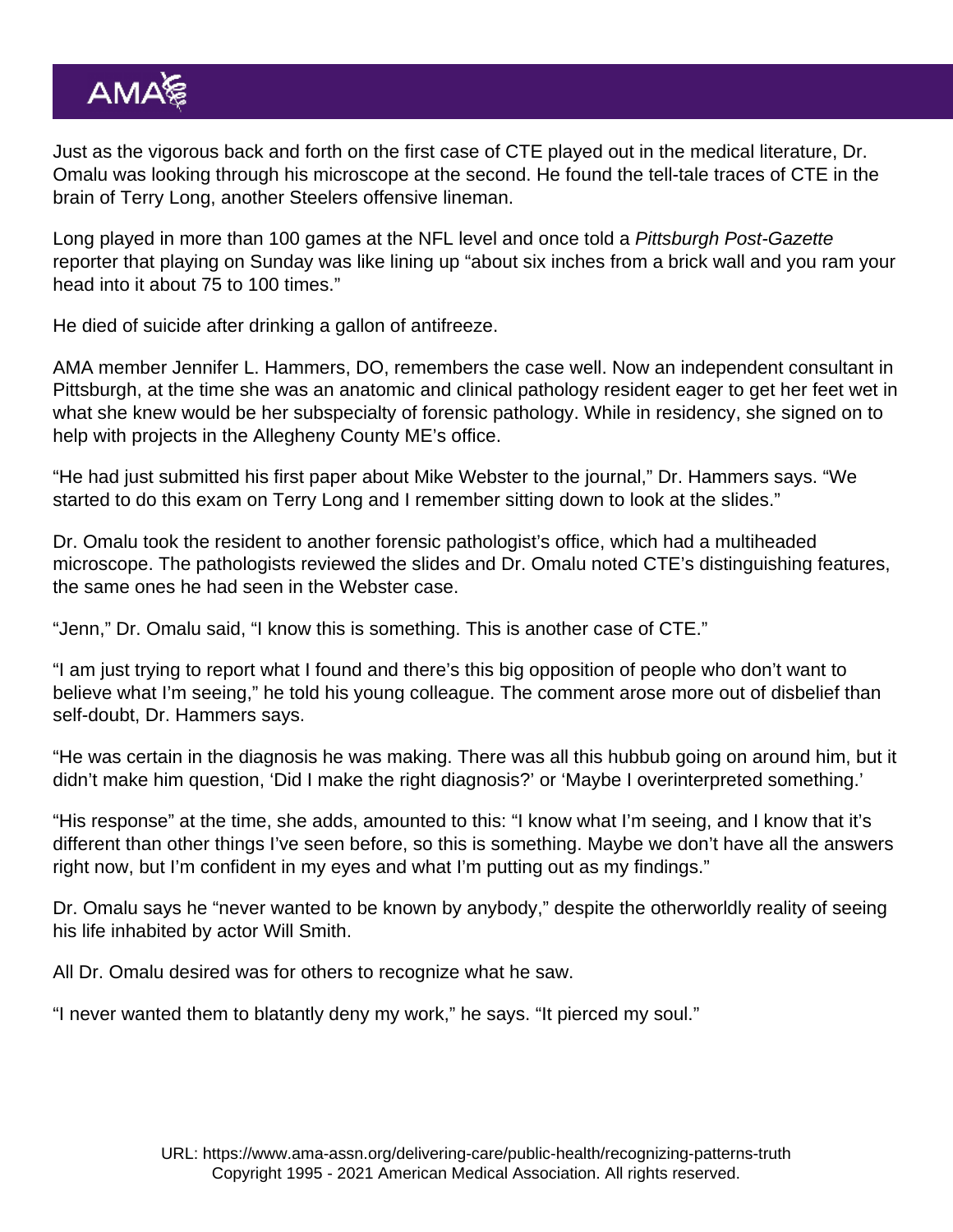Dr. Omalu would go on to diagnose CTE in several other cases of former NFL players, a professional wrestler, and an Iraq war veteran, publishing his results in the peer-reviewed literature. He says he has never examined the full brain of a football player and failed to find CTE.

The link between CTE and football head trauma has since been replicated by other researchers, such as those at the Boston University School of Medicine CTE Center. In 2017, they [published their](https://jamanetwork.com/journals/jama/fullarticle/2645104) [findings](https://jamanetwork.com/journals/jama/fullarticle/2645104) on CTE in a convenience sample of the brains of former NFL players in JAMA.

The researchers examined 111 former NFL players.

They diagnosed CTE in 110 of them.

## The time to come forth

CTE and its causes may now be widely accepted, but Dr. Omalu has found himself involved in another battle on behalf of medicine.

In 2017, he joined a junior colleague, Susan J. Parson, MD, to resign in protest from San Joaquin County, California's sheriff-run coroner's office. Among other things, Dr. Omalu charged that in multiple cases of officer-involved death investigations he was pressured to change his findings.

In her resignation letter, Dr. Parson wrote that the sheriff's "intrusion into physician independence ranges from forcefully taking over physician scheduling to inserting himself into how and when Dr. Omalu and I perform our medical duties with attempts to control and influence our professional judgment and conclusions."

The California Medical Association and the San Joaquin County Medical Society lined up foursquare behind Drs. Omalu and Parson, calling for the county to separate the sheriff's and coroner's offices. The AMA [has policy](https://policysearch.ama-assn.org/policyfinder/detail/medical examiner?uri=/AMADoc/directives.xml-0-2043.xml) to work with interested states on legislation to facilitate the transition from coroner systems to medical examiner systems.

In April 2018, a report from the county administrator said "the office must be and appear to be independent of law enforcement particularly when investigating deaths in the custody of law enforcement or while in jail/prison. This requires a complete shift towards a medical examiner system."

Later that month, San Joaquin County supervisors voted unanimously to eliminate the coroner's office and replace it with a medical examiner's office run by a board-certified forensic pathologist.

In an interview, Dr. Parson says, "I only lasted as long as I did in San Joaquin County because of Dr. Omalu," who by dint of his seniority and professional achievements offered a buffer."